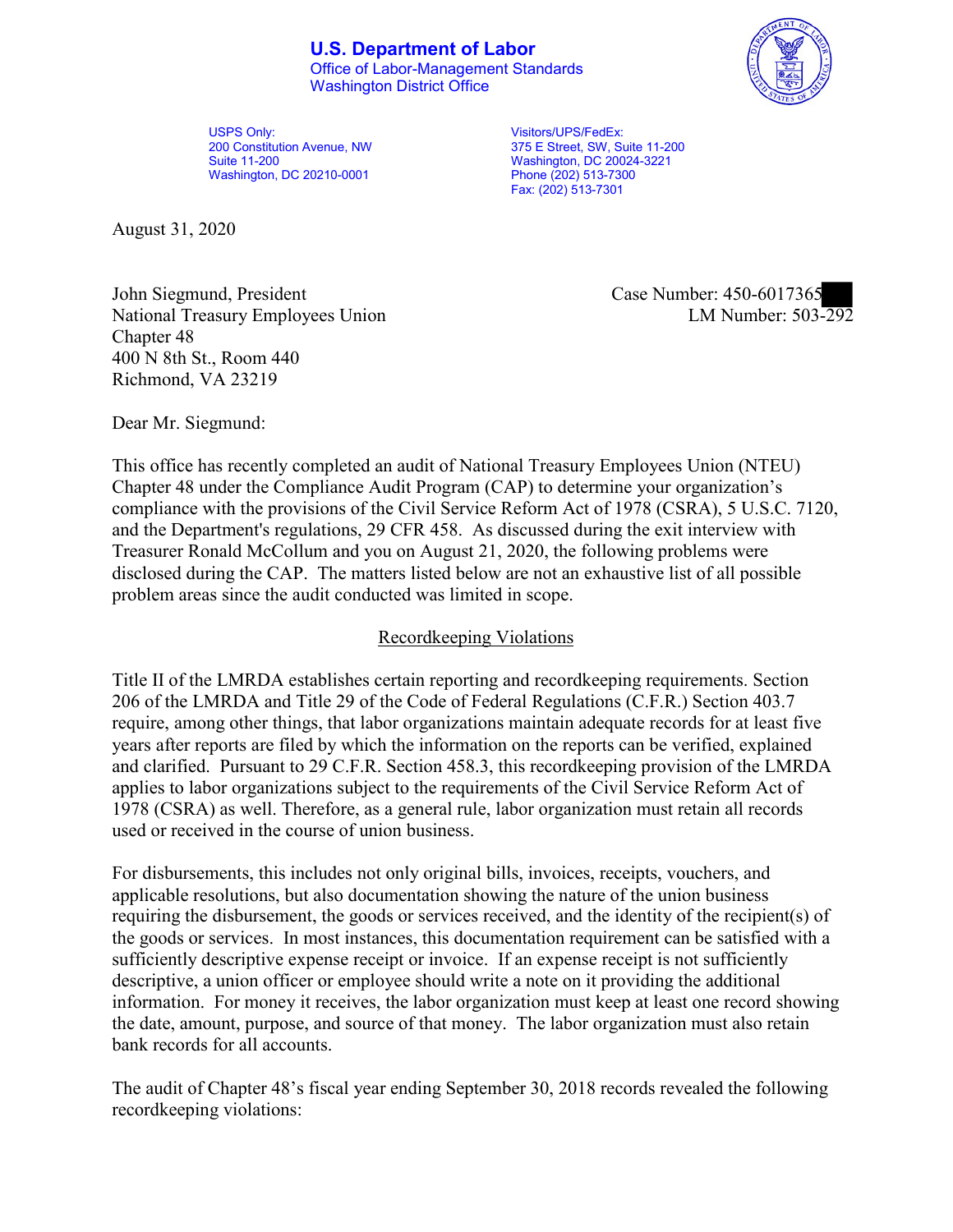1. General Reimbursed and Check Card Expenses

Chapter 48 did not retain adequate documentation for reimbursed expenses and check card expenses incurred by union officers. For example, a union check was written for reimbursement to a union officer, but there was nothing in the union records to document the reason for the reimbursement. The union also failed to retain receipts for numerous check card purchases and there was no union purpose in the records for some of those purchases, including for parking. In addition, there was nothing in the union records to indicate who made each check card purchase.

As noted above, labor organizations must retain original receipts, bills, and vouchers for all disbursements. The president and treasurer (or corresponding principal officers) of your union, who are required to sign your union's LM report, are responsible for properly maintaining union records.

2. General Expenses

Chapter 48 did not retain adequate documentation for some disbursements made during the audit period. All union receipts must be maintained. In addition, there must be something in the union's records to explain the purpose of the disbursement if the purpose is not clear on the receipt.

3. Failure to Maintain Receipt Records

Chapter 48 did not retain some records for receipts received by the union during the fiscal year. For example, the union failed to maintain some dues check off reports provided by the employer. In addition, there was nothing in the union records to identify the items that made up some deposits into the union's bank account. All union records must be maintained.

Based on your assurance that Chapter 48 will retain adequate documentation in the future, OLMS will take no further enforcement action at this time regarding the above violations.

## Reporting Violations

Pursuant to 29 C.F.R., Section 458.3, the reporting requirement under 29 C.F.R. Section 403.2 (see Section 201(b) of the Labor-Management Reporting and Disclosure Act (LMRDA)) is made applicable to labor organizations subject to the requirements of the CSRA. This provision requires labor organizations to file annual financial reports that accurately disclose their financial condition and operations. The audit disclosed a violation of this requirement. The Labor Organization Annual Report, Form LM-3, filed by Chapter 48 for the fiscal year ended September 30, 2018, was deficient in the following areas: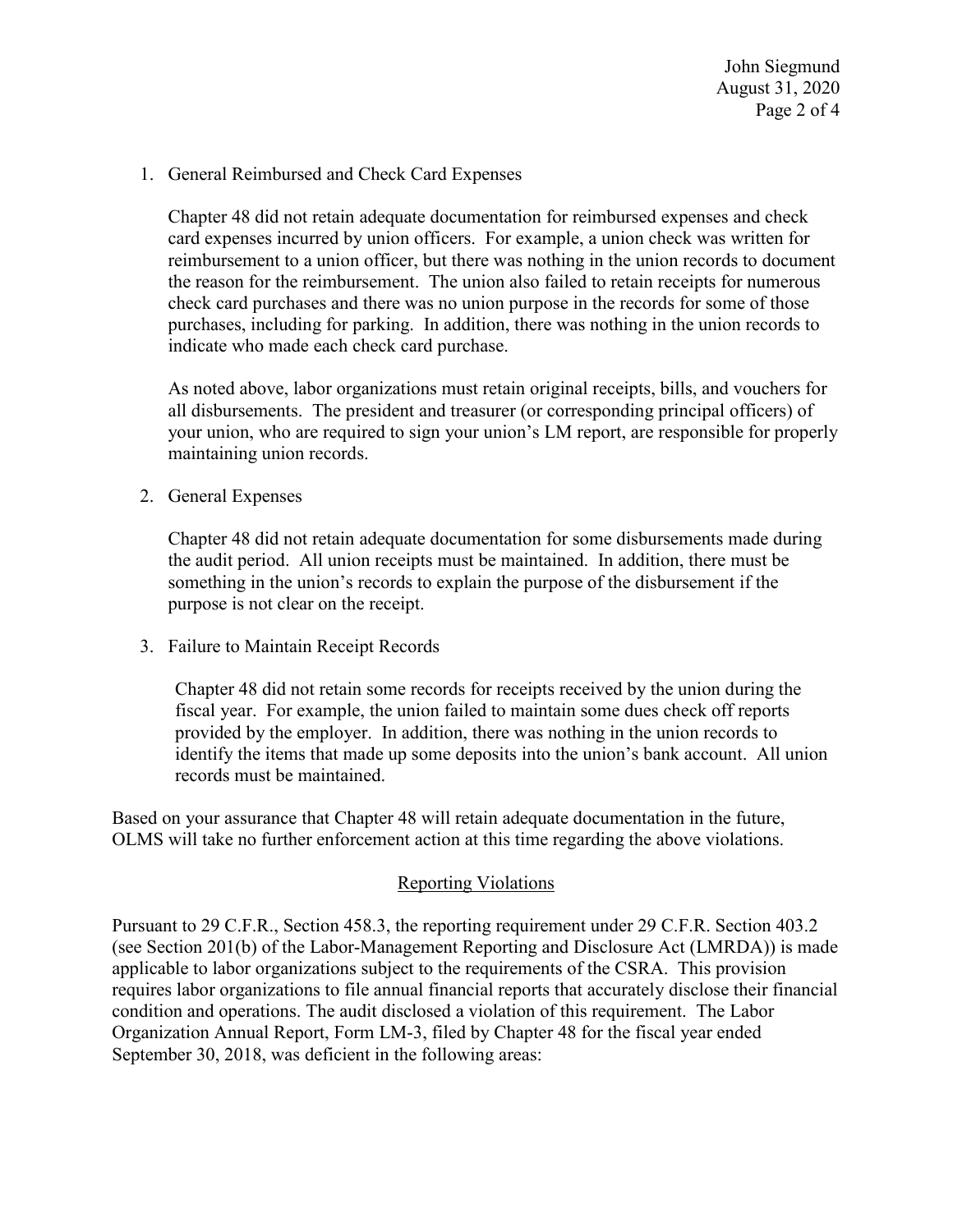John Siegmund August 31, 2020 Page 3 of 4

1. Disbursements to Officers

Chapter 48 did not include some reimbursements to officers in the amounts reported Item 24 (All Officers and Disbursements to Officers). It appears the union erroneously reported these payments in Item 54 (Other Disbursements).

The union must report most direct disbursements to Chapter 48 officers and some indirect disbursements made on behalf of its officers in Item 24. A "direct disbursement" to an officer is a payment made to an officer in the form of cash, property, goods, services, or other things of value. See the instructions for Item 24 for a discussion of certain direct disbursements to officers that do not have to be reported in Item 24. An "indirect disbursement" to an officer is a payment to another party (including a credit card company) for cash, property, goods, services, or other things of value received by or on behalf of an officer. However, indirect disbursements for temporary lodging (such as a union check issued to a hotel) or for transportation by a public carrier (such as an airline) for an officer traveling on union business should be reported in Item 48 (Office and Administrative Expense).

2. Failure to File Bylaws

Pursuant to 29 C.F.R. Section 458.3, the requirement under 29 C.F.R. Section 402.4 implementing LMRDA Section 201(a) is made applicable to labor organizations subject to the requirements of the CSRA. This provision requires labor organizations to file copies of any revised constitution and bylaws when it files its annual financial report. The audit disclosed a violation of this requirement. Chapter 48 amended its constitution and bylaws in 2016, but did not file the required copies with its LM report for that year. Chapter 48 has now filed a copy of its constitution and bylaws.

I am not requiring that Chapter 48 file an amended LM report for 2018 to correct the deficient items, but Chapter 48 has agreed to properly report the deficient items on all future reports it files with OLMS.

## Other Issues

1. Signatures on Union Checks

The audit revealed that most of the union checks were signed by only one officer. A two signature requirement is an effective internal control of union funds. OLMS recommends that Chapter 48 review this procedure and implement a two signature requirement on every check to improve the internal control of union funds.

2. Access to Online Banking Portal

The audit revealed that only one union officer has access to the union's online banking portal. OLMS recommends that at least two union officers have access to the union's